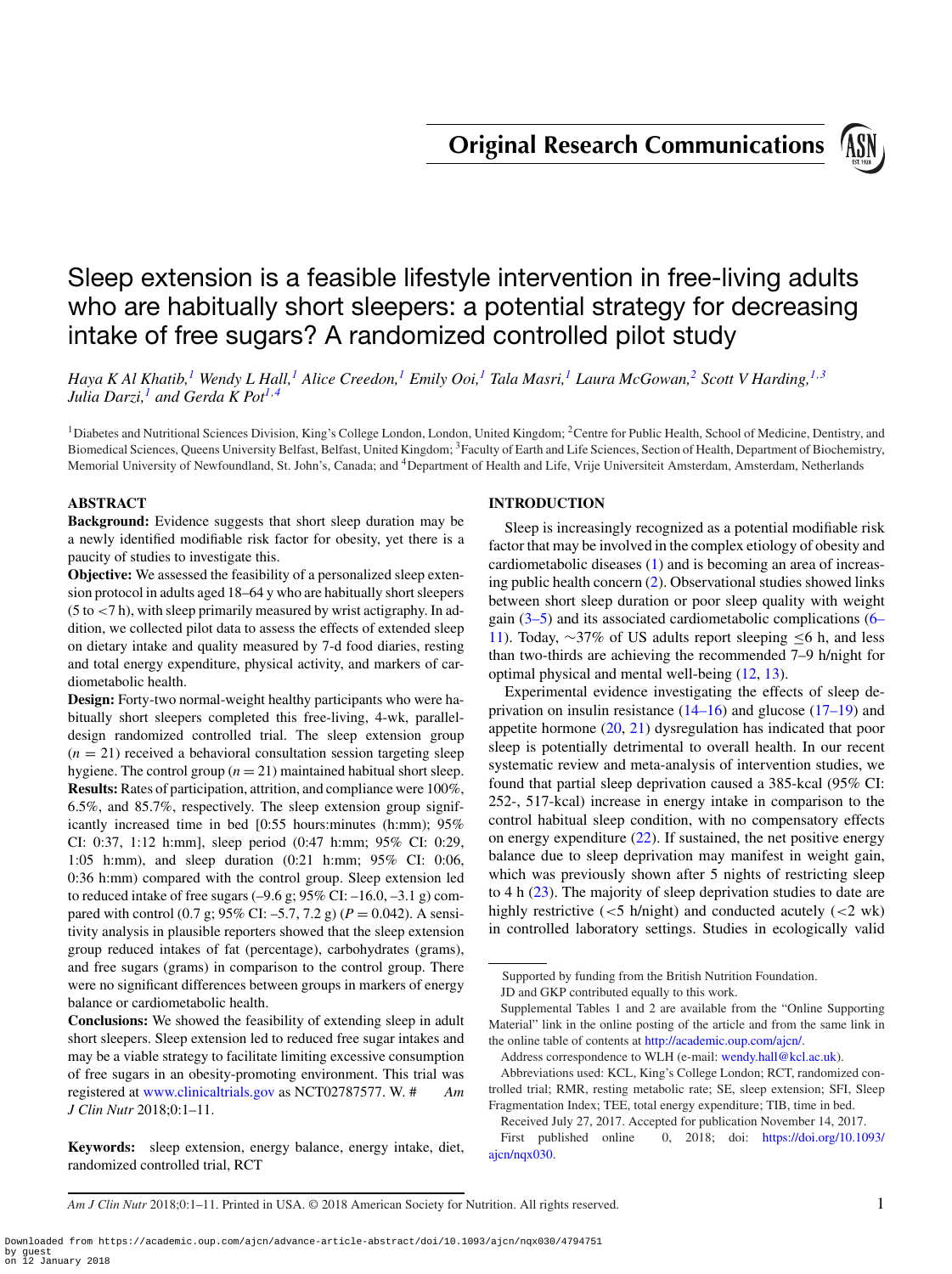conditions are needed to distinguish whether laboratory evidence applies to free-living conditions. Moreover, the poor dietary habits that are characteristic of short sleepers reported in observational studies have been extensively reviewed [\(24\)](#page-9-6), yet the relation has yet to be investigated in randomized controlled trials (RCTs).

Turning the relation the other way around, evidence from a longitudinal study in adults has shown that spontaneously shifting sleep duration from a short to a healthier length has been associated with attenuated fat mass gain  $(25)$ . Yet, few longer-term  $(\geq 1 \text{ mo})$  RCTs have assessed the effects of sleep extension (SE) in free-living adult short sleepers, and these were mainly conducted in prehypertensive individuals with the aim of improving blood pressure  $(26, 27)$  $(26, 27)$  $(26, 27)$ .

The aim of this research was to assess the feasibility of SE by using a behavioral change approach targeting sleep hygiene under free-living conditions in healthy adults who are habitually short sleepers. Primary outcomes were objective measures of compliance to the sleep hygiene intervention in order to determine the feasibility of the SE intervention. Other feasibility measures included rates of subject participation and attrition. If it was shown to be feasible to extend sleep duration in a free-living population, it was hypothesized that SE would lead to changes in secondary outcome measures that are conducive to maintenance of weight and cardiometabolic health. To test this hypothesis, the secondary aim of the study was to conduct a pilot investigation on the effects of SE on dietary intake and indicators of energy balance. Exploratory analyses of markers of cardiometabolic risk, appetite hormones, and heart rate variability were included to provide preliminary data for use in planning sample sizes in future, larger SE intervention studies.

## **METHODS**

## **Experimental design**

The Sleep Lengthening and Metabolic health, Body composition, Energy balance and cardiovascular Risk (SLuMBER) Study is an open-label, 4-wk parallel-design RCT investigating the feasibility of SE in habitually short sleepers and its effects on dietary intake, energy balance, and cardiometabolic health indicators in comparison to a control, habitual short sleep condition. The protocol was approved by the King's College London (KCL) Research Ethics Committee (HR-15/16-2172) and conducted in line with the Declaration of Helsinki. The trial is registered at [www.clinicaltrials.gov](http://www.clinicaltrials.gov) (NCT02787577).

#### **Participants**

Healthy men and women aged 18–64 y and with a BMI (in  $kg/m<sup>2</sup>$ ) of 18.5 to <30 were recruited by using internal circular e-mails among KCL staff and students, as well as social media advertisements and recruitment posters that were publicly available. Respondents to advertisements were initially screened by telephone or e-mail questionnaires. Inclusion criteria as assessed by the screening questionnaire specified healthy men and women with a BMI of  $18.5$  to  $\lt 30$  who were habitual short sleepers, defined as a self-reported average sleep duration of  $5$  to  $\lt$  7 h/night on weeknights, which was confirmed with the use of baseline actigraphy measurements. Exclusion criteria included the following: diagnosed medical conditions such as cardiovascular disease, type 1 or 2 diabetes, cancer, chronic liver or renal disease, inflammatory bowel disease, and thyroid conditions. Participants were also excluded if they reported a weight change >3 kg in the previous 2 mo, substance or alcohol abuse (>28 units/wk for men; >21 units/wk for women), use of antidepressants or chronic use of sleep medication, smoking, shift work, habitual napping, an obligation to wake up at night to care for others, and an inability to adhere to a sleep intervention due to time commitments. Participants with an extreme chronotype according to the Morningness-Eveningness questionnaire [\(28\)](#page-9-10) (defined as a score of  $\geq$ 70 or  $\leq$ 30) were excluded from the study. Those at a high risk of low mood or any sleep-related disorders according to the Center of Epidemiologic Studies–Depression scale (CES-D) [\(29\)](#page-9-11), the Ep-worth Sleepiness Scale (ESS) [\(30\)](#page-9-12), the Insomnia Severity Index  $(ISI)$   $(31)$ , or the Berlin Questionnaire for sleep apnea  $(32)$  were excluded from the study.

Eligible participants were then invited for a clinical screening visit where their BMI was evaluated, and a fasted blood sample was taken to analyze liver function, glucose, lipids, and hematology at an accredited clinical biochemistry laboratory (ViaPath, King's College Hospital) on the same day. Written informed consent was obtained before any measures were taken. Eligible participants were enrolled in the study. All of the visits were scheduled such that no participants had trans-meridian travel within 4 wk of commencing the study. Participants received travel reimbursements (≤£10/visit) and were compensated £75 upon completion of the study.

#### **Clinical visits and study measures, and randomization**

All of the clinical visits were conducted in the Metabolic Research Unit at KCL, Waterloo Campus. All outcomes of the study were assessed at baseline (before randomization) and at endpoint during the fourth week of the study, as shown in **[Figure 1](#page-2-0)**.

Participants attended 2 clinical study visits at baseline and again at the endpoint. At the first visit, participants were fitted with a wrist actigraph (MotionWatch8; CamNTech Ltd.) to wear on their nondominant wrist for 7 d (7 nights). Participants were asked to log their sleep and wake times in 7-d sleep diaries and to complete a 7-d food diary. To measure total energy expenditure (TEE), participants were fitted with an Actiheart (CamNTech Ltd.), a small, light-weight, chest-worn unit that combines a heart rate monitor and accelerometer to wear for 48 h. Participants then completed the Dutch Eating Behavior Questionnaire [\(33\)](#page-9-15) to assess eating behavior, in addition to other questionnaires outlined below.

The second clinical visit was scheduled a minimum of 8 d after the first visit. Participants arrived after a 12-h overnight fast and were instructed to refrain from intense physical exercise for the previous 24 h. Baseline wrist actigraphy measures were appraised to confirm that participants were short sleepers. Height was measured to the nearest 0.01 m. Body composition was measured with the use of a segmental bioelectric impedance analyzer (Tanita BC-418; Tanita Corporation of America, Inc.). Three waist circumference measurements to the nearest 0.1 cm at the midpoint between the lowest rib and iliac crest were taken to obtain an average. Participants were then instructed to lie on a bed in a semirecumbent position and remain relaxed but awake for 20 min before resting metabolic rate (RMR) assessment. RMR was measured by indirect calorimetry with the use of the FitMate (CosMed), a previously validated [\(34,](#page-9-16) [35\)](#page-9-17) metabolic analyzer that measures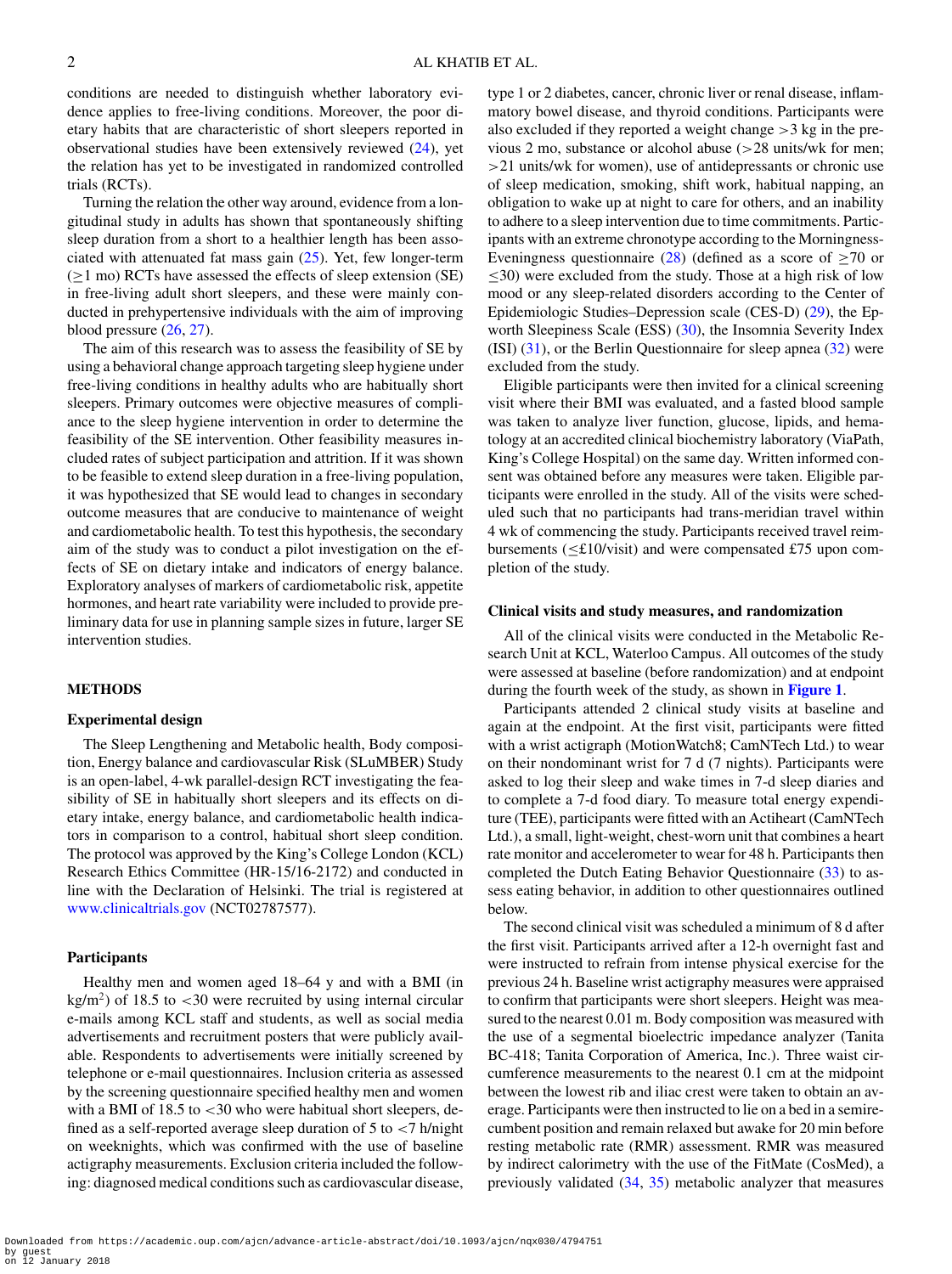<span id="page-2-0"></span>

**FIGURE 1** Illustration showing the 4-wk sleep extension parallel, randomized-controlled research design. Baseline and endpoint measures were collected before randomization and within the last week of the trial, respectively. Body Comp, body composition; BP, blood pressure; DVP, digital volume pulse; RMR, resting metabolic rate; TEE, total energy expenditure; WA, wrist actigraphy.

oxygen consumption under a hood to estimate energy expenditure. Pulse Trace (Micro Medical Ltd.), a portable digital volume pulse machine that uses photoplethysmography in a finger-clip probe attached to the participant's index finger, assessed vascular function over a 15-s period. Recordings were taken in triplicate, and an average was calculated. Blood pressure measurements were then taken in triplicate with the use of an A&D Medical UA-767 Plus auto upper arm blood pressure monitor, in accordance with the British Hypertension Society Guidelines [\(36\)](#page-9-18). A fasting blood sample was taken and processed on the same day; aliquots were then stored at <sup>−</sup>80°C for later analysis.

Upon completion of all measurements, participants were randomly assigned (1:1), with stratification to minimize the difference between groups for age, sex, BMI, and ethnicity (performed by MinimPy 0.3 randomization computer program accessed at [https://sourceforge.net/projects/minimpy/\)](https://sourceforge.net/projects/minimpy/) by the researchers, and informed whether they were enrolled to the SE group or to a control group. The SE group received an SE intervention, as detailed below. The control group was asked to resume their lifestyle as usual, and informed that they would receive the intervention session upon completion of the study.

#### **SE intervention**

The SE intervention entailed a personalized sleep consultation session (∼45 min), with the goal of extending time in bed (TIB) by 1–1.5 h/night. The intervention was designed in consultation with a health psychologist to focus on improving participants' sleep hygiene with the use of evidence-based behavior change techniques by consulting the "Coventry, Aberdeen & London - Refined" (CALO-RE) taxonomy [\(37\)](#page-9-19). The personalized consultation session was delivered with the use of a script to standardize the sessions. First, the importance of sleep, current sleep recommendations (7–9 h), and the concept of sleep hygiene were explained to the participant. Participants were informed that the success of the intervention was dependent on the consultant and the participant working together to design a strategy that could most feasibly be implemented in the participant's current lifestyle. Next, the participant was provided with a list of sleep hygiene behaviors that was formulated with guidance from publicly accessible resources, such as the Harvard Division of Sleep Medicine's Twelve Simple Tips to Improve Your Sleep [\(38\)](#page-9-20) and the National Sleep Foundation [\(39\)](#page-9-21), American Sleep Association  $(40)$ , and the UK National Health Service  $(41)$  websites. With regard to sleep hygiene practices that are of relevance to diet, participants were informed that excessive caffeine intake late in the day, as well as going to bed too full or too hungry, could disrupt their ability to go to sleep. The consultant reviewed all of the sleep hygiene behaviors with the participant and encouraged the participant to identify any that were relevant to his or her lifestyle. The participants were then supported with a selection of a minimum of 4 sleep hygiene behaviors they felt were most applicable and easily implemented in their lifestyle, and these were documented in a personalized sleep diary for their own reference. Participants identified barriers [\(37\)](#page-9-19) to achieving their selected behaviors, and were assisted to create implementation intentions [\(37\)](#page-9-19) that were also noted in the personalized sleep diary. Participants were prescribed a recommended bedtime to increase their TIB, and this was outlined as a "behavioral contract" [\(37\)](#page-9-19), which lists the agreed-on selected behaviors and bedtimes. Participants completed the sleep diary by noting sleep and wake times and indicated whether they achieved the selected sleep hygiene behaviors on the day for self-monitoring [\(37\)](#page-9-19) purposes throughout the duration of their intervention period.

## **Sleep assessment**

Sleep was assessed objectively by wrist actigraphy, which has been validated against the gold standard for sleep assessment, polysomnography [\(42\)](#page-9-24). The MotionWatch8 was programmed to record motions every 30-s epoch and set at a threshold of 20 s to distinguish sleep from waking, because this high-sensitivit[y](#page-3-0) setting yielded the clearest agreement with a polysomnography validation study [\(43,](#page-9-25) [44\)](#page-9-26). While wearing the wrist actigraph, participants were asked to push an "event marker" button on the device to indicate their intention to go to sleep and again when they woke up in the morning with no intent to return to sleep. Recordings were downloaded to the MotionWare Software (CamNTech) for analysis. Participants' sleep diaries and event marks were used to define the TIB period on the software (from "lights out" to "got up"). Once this sleep region was selected, the software automatically calculated the times at which participants "fell asleep" and "woke up" to define "sleep period." "Sleep duration" was automatically defined as the total time spent asleep according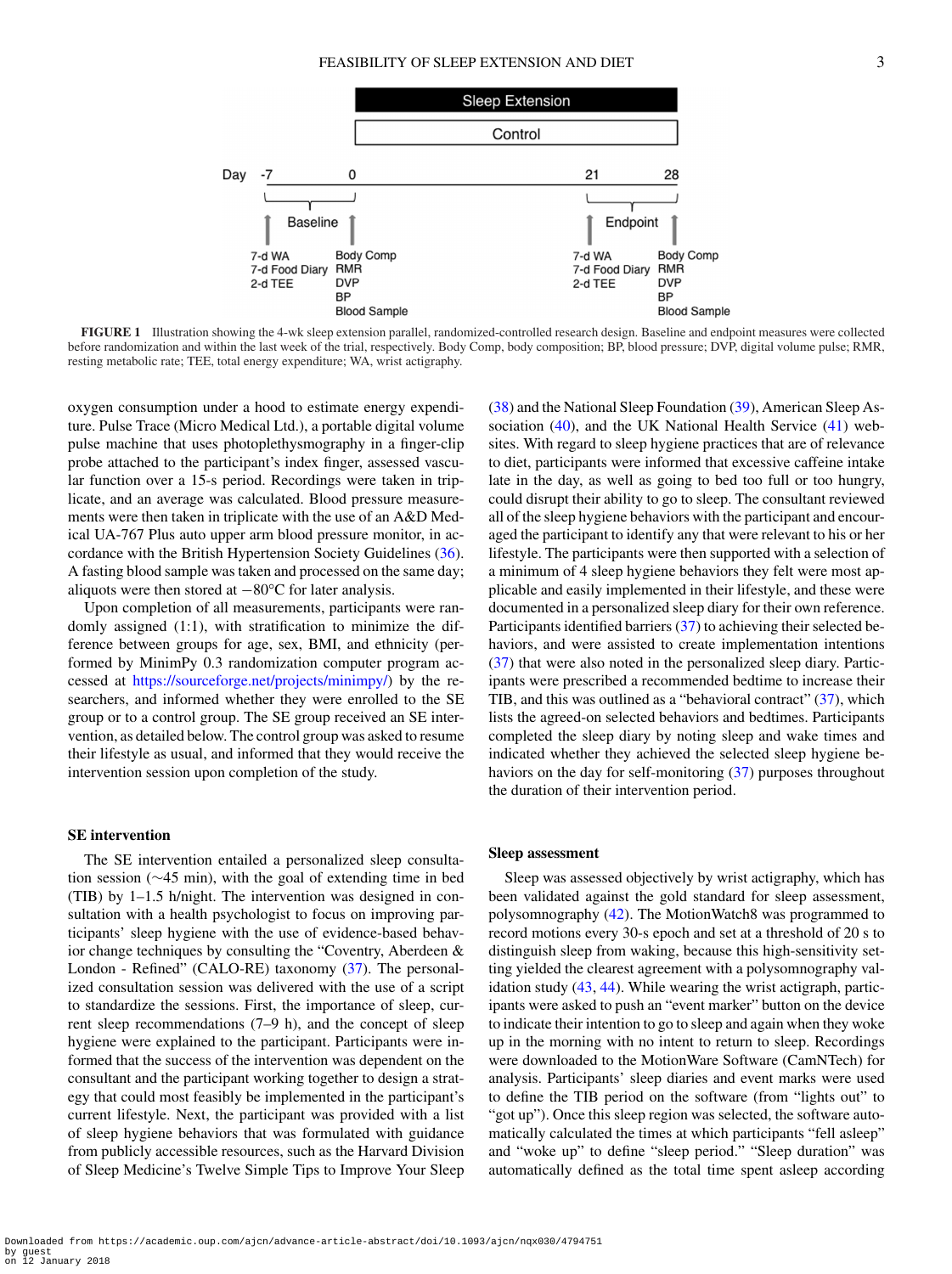to epoch-by-epoch sleep/wake categorization within the sleep period, therefore excluding time awake. "Sleep latency" was the time between "lights out" and "fell asleep." "Sleep efficiency" was calculated as sleep duration expressed as a percentage of TIB. "Sleep duration (%)" was sleep duration expressed as a percentage of sleep period. Sleep Fragmentation Index (SFI) denotes the degree of sleep fragmentation, where a higher SFI indicates poorer sleep quality. A 7-d average was calculated for each sleep variable.

Subjective measures of sleep quality were also assessed with the use of the Pittsburgh Sleep Quality Index [\(45\)](#page-9-27). The Sleep Hygiene Index [\(46\)](#page-9-28) was used to verify adherence to behaviors of sleep hygiene.

#### **Dietary assessment**

To assess dietary intake, we used 7-d estimated food diaries that resembled the UK National Diet and Nutrition Survey Rolling Program diaries [\(47\)](#page-9-29), with predefined time slots for food intake. Estimated food diaries were selected, because this method was deemed to show the greatest magnitude of agreement of numerous nutrients against the gold standard of self-reported dietary intake, the weighed food diary (Spearman rank  $= 0.35 - 0.83$ ) in comparison to food-frequency questionnaire (Spearman rank  $=$ 0.39–0.57) and 24-h recall (Spearman rank =  $0.21-0.63$ ) [\(48\)](#page-9-30). Moreover, intakes reported in the estimated diaries showed good correlation with 24-h urinary excretion of nitrogen and potassium (Spearman rank  $= 0.65$  and 0.66, respectively) [\(48\)](#page-9-30) and have been shown to provide better estimates than food-frequency questionnaires [\(49\)](#page-9-31). Estimated rather than weighed food diaries were used due to their utility in the free-living setting, as well as to minimize participant burden. Participants were instructed to provide as much detail as possible about all food, drinks, and supplements consumed, and encouraged to attach packaging. Portion sizes were reported using household measures or in grams, as well as estimated with the use of visual guide portion-size photographs included in the diary. Mean daily intakes were analyzed with the use of Nutritics (Nutritics Professional Diet Analysis, version 3.74; Nutritics Ltd.), which incorporates McCance and Widdowson's 6th edition of *The Composition of Foods*. Sevenday averages were calculated for all nutrients and were assessed in grams as well as percentages of total energy, where appropriate. Dietary misreporters were identified with the use of previously outlined methods by McCrory et al. [\(50\)](#page-10-0) for sensitivity analysis on plausible reporters with the use of 2-SD cutoffs.

## **Diet quality and UK dietary guidelines adherence assessment**

Because there is currently no diet quality index available in the United Kingdom, we used the Eating Choices Index [\(51\)](#page-10-1) and formulated a composite score to assess adherence to the UK dietary guidelines [\(52,](#page-10-2) [53\)](#page-10-3) with the use of the 7-d food diaries. The following 6 UK dietary guidelines were used: 5 portions of fruit and

<span id="page-3-0"></span>

**FIGURE 2** CONSORT diagram of the SLuMBER study. CESD, Center of Epidemiologic Studies–Depression scale; CONSORT, Consolidated Standards of Reporting Trials; ISI, Insomnia Severity Index; SLuMBER, Sleep Lengthening and Metabolic health, Body composition, Energy balance and cardiovascular Risk Study.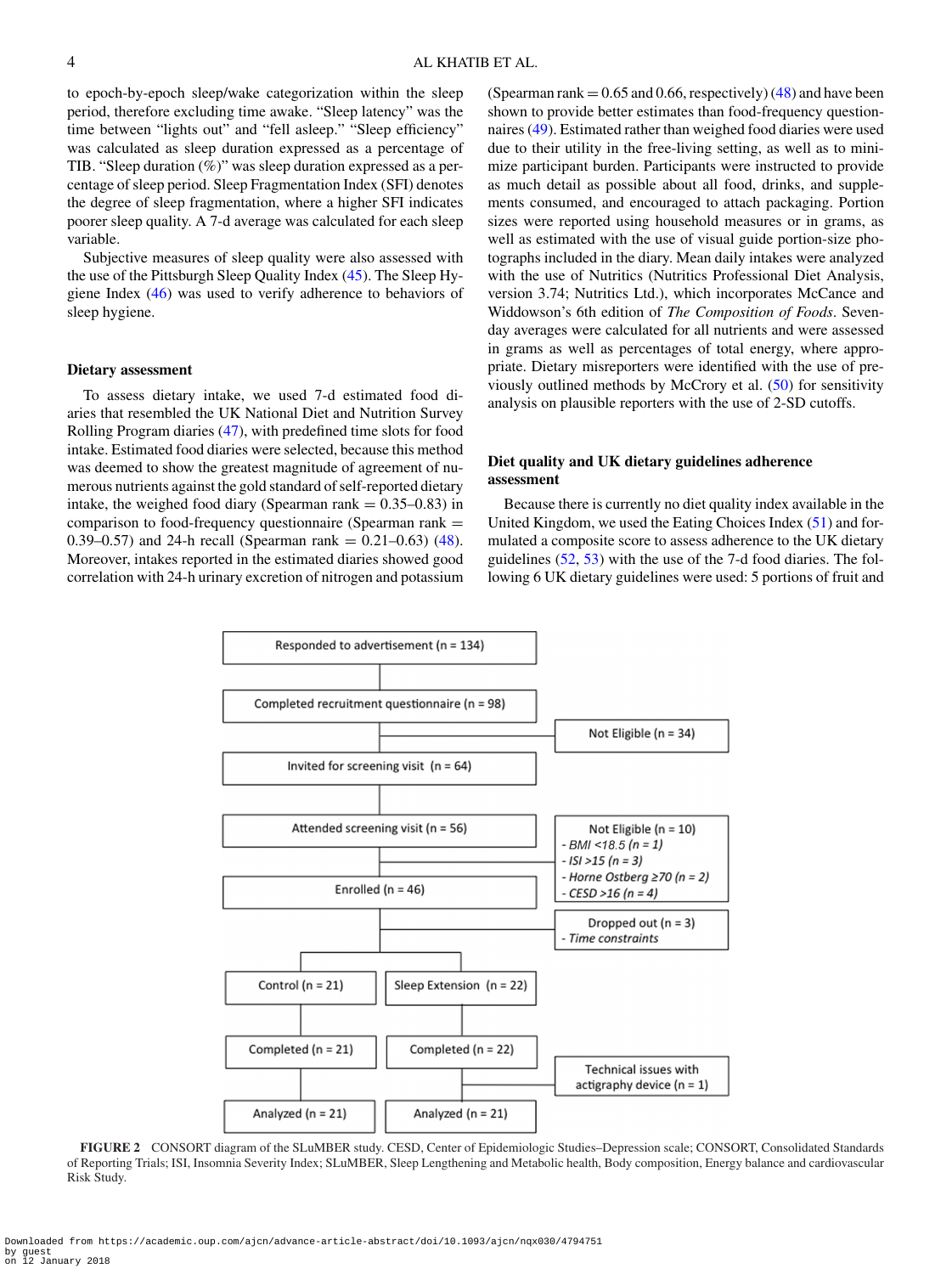vegetables,  $\geq$ 30 g fiber, <6 g salt, <11% of energy from saturated fat,  $< 5\%$  of energy from free sugars, and  $\geq 2$  portions of fish/wk  $(\geq 1$  of which is oily). Each of the 7 d of the food diary was scored such that participants received a score of "1" if they met the daily requirement for the given category and "0" if not. However, because guidelines for fish intake are weekly and not daily, a score of 3.5 was given if  $\geq$  2 portions of fish were consumed and 3.5 was given if  $\geq$ 1 portion of fish was oily in order to avoid over- or underrepresenting this category. The maximum score for each category was 7, and summed across the 7 d; the overall maximum adherence score was 42, where a higher score indicates a healthier diet that complies more closely with the current guidelines.

## **TEE and physical activity assessment**

The Actiheart has been previously validated against doubly labeled water [\(54,](#page-10-4) [55\)](#page-10-5), a gold standard for the assessment of TEE in free-living conditions. The monitor was fitted to the chest with the use of 2 electrocardiogram electrodes (SP-50, 50 mm round; Pulse Medical) for attachment. Before placement of electrodes, the skin was shaved of any chest hair and wiped with the use of alcohol wipes to clean, and an abrasive pad (Unilect) was used to remove the top layer of skin cells. A signal test was recorded to confirm the quality of the signal. In addition, a step-test was performed to measure participants' heart rate recovery, allowing for calibration of the recordings to participants' fitness level. The 48-h recordings were programmed by using the short-term interbeat intervals application, allowing for analysis of heart rate variability parameters, a measure of autonomic function, as outlined previously [\(56\)](#page-10-6). Data were processed and analyzed with the use of the Actiheart software (version 4.0.116; CamNTech Ltd.).

Physical activity intensity was analyzed with the use of the MotionWatch8 with the use of MotionWare software's Daytime analysis application. Seven-day average active times spent in vigorous, moderate, low, and sedentary activity that were determined by the software were extracted and calculated as a percentage of time spent awake or in "active time" as defined by the software.

#### **Circulating markers of cardiometabolic risk**

All of the analyses were conducted on stored (−80°C) serum and plasma samples. Serum nonesterified fatty acids (RANDOX NEFA kit), serum cholesterol profile (IL Test; Instrumentation Laboratory Ltd.), plasma triglycerides (IL Test)[,](#page-4-0) and plasma glucose (Glucose Oxidase kit) were determined with the use of enzymatic colorimetric assays on the ILAB 650 Clinical Chemical System (Instrumentation Laboratory Ltd.). Immunoassays were conducted by using the ADVIA 2400 analyzer (Siemens Healthcare Diagnostics Ltd.) to measure concentrations of serum insulin (Siemens Healthcare Diagnostics Ltd.), serum c-peptide (Siemens Healthcare Diagnostics Ltd.), serum cortisol (Siemens Healthcare Diagnostics Ltd.), serum leptin (Quantikine ELISA kits, R&D Systems, Abingdon, UK), and plasma ghrelin (Ghrelin RIA kit; Millipore Corporation). We used the HOMA-IR [\(57\)](#page-10-7), where the product of fasting glucose and fasting insulin is an index of insulin resistance. This was calculated as follows: HOMA-IR = [fasting glucose (mmol/L)  $\times$  fasting insulin (mU/L)]/22.5.

## **Statistical analyses**

A sample size of  $n = 40$  participants (20 participants/group) was determined to be sufficient for investigating the feasibility of the SE protocol [\(58,](#page-10-8) [59\)](#page-10-9) and to gain SD data to inform statistical power calculations for future RCTs. Primary outcome[s](#page-5-0) included measures of sleep duration (TIB, sleep period, and sleep duration). Rates of participation and attrition were also calculated as feasibility outcomes  $(58, 59)$  $(58, 59)$  $(58, 59)$ . The intervention was to be deemed feasible if sleep duration was extended, the attrition rate was <20% (95% CI: 8%, 30%), and  $\geq$ 80% (95% CI: 68%, 92%) of all recruited participants completed follow-up. All data were analyzed with the use of a modified intention-to-treat analysis, where missing data due to technical difficulties with equipment or inability to draw blood were not included in the analysis. Data were tested for normality by visual evaluation of histograms and Q-Q plots and confirmed by the Shapiro-Wilk test. Non-normally distributed data were log-transformed and retested; nonparametric analysis was applied if data still did not conform to a normal distribution. Participant characteristics were assessed with the use of an independent-samples *t* test in order to detect significant

<span id="page-4-0"></span>

| n.<br>а в |  |
|-----------|--|
|-----------|--|

Participant characteristics of the SLuMBER study as assessed at screening<sup>1</sup>

|                               | Control group<br>$(n = 21)$ | Sleep extension<br>participants ( $n = 21$ ) |
|-------------------------------|-----------------------------|----------------------------------------------|
| Sex, $n(\%)$                  |                             |                                              |
| Male                          | 4.0(9.5)                    | 3.0(7.1)                                     |
| Female                        | 17(40.5)                    | 18 (41.9)                                    |
| Age, $2y$                     | 25.0 [22.5, 30.5]           | 24.0 [21.5, 29.0]                            |
| Ethnicity, $n$ (%)            |                             |                                              |
| White                         | 12(28.6)                    | 11(26.2)                                     |
| <b>Black</b>                  | 1(2.4)                      | 2(4.8)                                       |
| South/East Asian              | 4(9.5)                      | 5(11.9)                                      |
| Other                         | 4(9.5)                      | 3(7.1)                                       |
| $BMI3$ kg/m <sup>2</sup>      | 21.8(20.9, 22.8)            | 22.5 (21.3, 23.8)                            |
| Glucose, $3,4$ mmol/L         | 5.0(4.7, 5.3)               | 4.7(4.6, 4.9)                                |
| $TC3,4$ mmol/L                | 4.5(4.2, 4.7)               | 4.4(4.0, 4.8)                                |
| $TGs$ , $3.4$ mmol/L          | 0.8(0.6, 0.9)               | 0.8(0.6, 0.9)                                |
| HDL cholesterol, 3,4 mmol/L   | 1.7(1.6, 1.9)               | 1.6(1.4, 1.9)                                |
| LDL cholesterol, $3,4$ mmol/L | 2.4(2.0, 2.8)               | 2.4(2.2, 2.7)                                |
| Sleep score                   |                             |                                              |
| Horne-Ostberg                 | 52.6 (48.6, 56.6)           | 50.7 (47.5, 53.9)                            |
| <b>ISI</b>                    | 7.9(6.4, 9.3)               | 7.6(6.1, 9.1)                                |
| ESS <sup>2</sup>              | $6.0$ [5.0, 6.8]            | $6.0$ [4.0, 7.0]                             |
| Depressed mood score (CES-D)  | 7.3(5.5, 9.0)               | 5.9 (3.9, 7.8)                               |
| Eating behavior score (DEBQ)  |                             |                                              |
| Restrained                    | 2.7(2.3, 3.2)               | 2.7(2.4, 3.0)                                |
| Emotional                     | 2.3(1.9, 2.7)               | 2.4(2.1, 2.8)                                |
| External                      | 3.1(2.8, 3.4)               | 3.3(3.0, 3.7)                                |

<span id="page-4-4"></span>1Data were tested with the use of chi-square test, independent-samples *t* test, or Mann-Whitney *U* test. There were no significant differences between groups (*P* values not shown). CES-D, Center of Epidemiologic Studies– Depression scale; DEBQ, Dutch Eating Behavior Questionnaire; ESS, Epworth Sleepiness Scale; ISI, Insomnia Severity Index; SLuMBER, Sleep Lengthening and Metabolic health, Body composition, Energy balance and cardiovascular Risk Study; TC, total cholesterol; TG, triglyceride.

2Values are medians [IQRs].

<span id="page-4-2"></span><span id="page-4-1"></span> $3$  Values are geometric means (95% CIs). Data were log-transformed before analysis.

<span id="page-4-3"></span>4Data from 2 participants are missing from analysis due to inability to draw blood (Control group:  $n = 20$ , sleep extension participants:  $n = 20$ )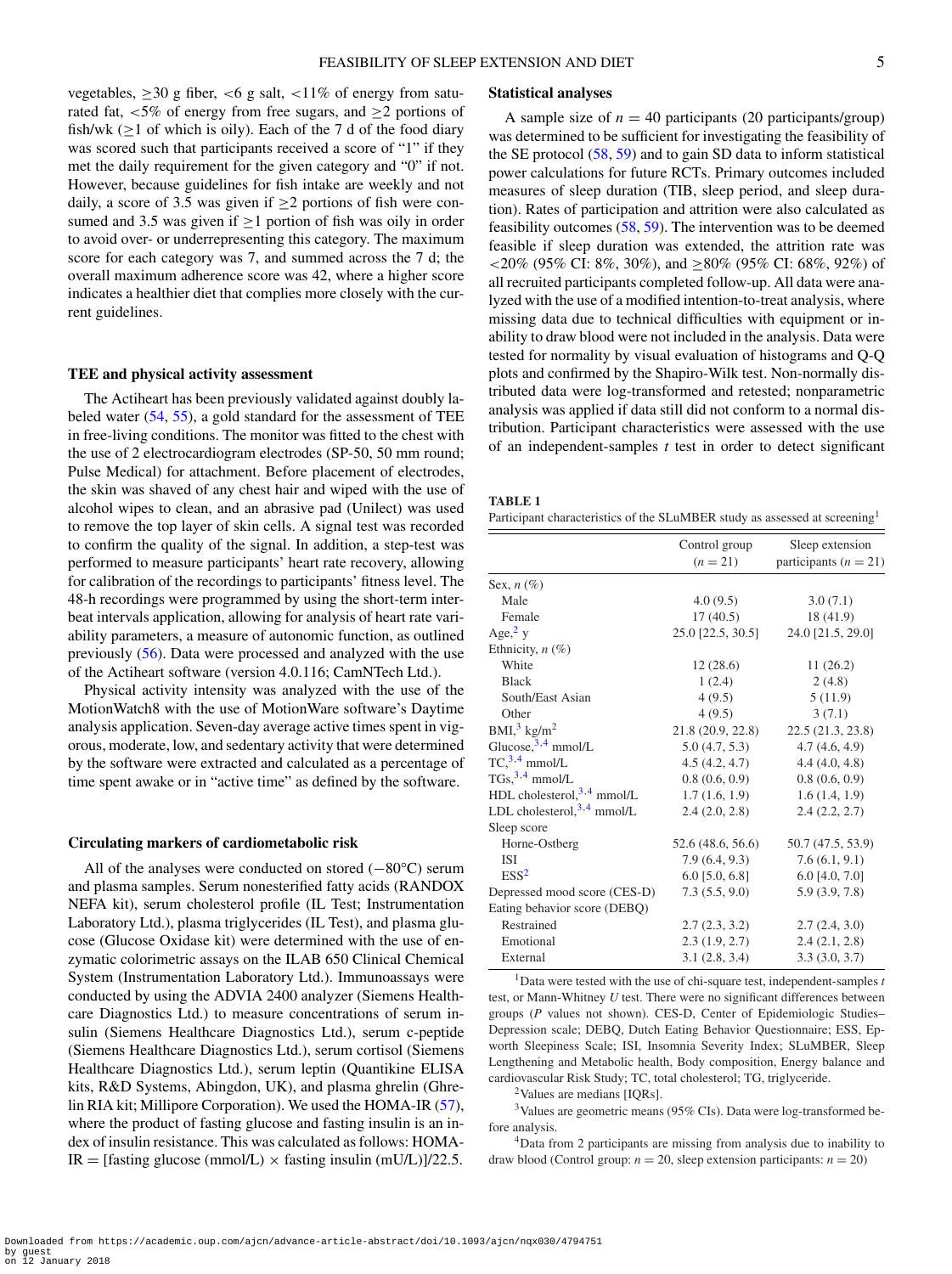differences between groups at screening. A chi-square test was applied to assess nominal data. Sleep variables were analyzed by ANCOVA on the change from baseline, with baseline values included as a covariate.

The secondary outcomes were assessed with the use of ANCOVA on change from baseline, and covariates included were baseline measures for the given outcome, as well as the change from baseline in TIB to account for compliance. Nonparametric change from baseline data was assessed with the use of a Mann-Whitney *U* test to compare differences between groups. Withingroup comparisons were assessed on baseline and endpoint data by a paired-samples *t* test for a Wilcoxon's Signed Rank test for normal and nonparametric data, respectively. Data are expressed as means (95% CIs), medians (IQRs), or numbers [*n* (% of total)]. Statistical analysis was carried out with the use of IBM SPSS Statistics 22.0 (Statistical Product and Service Solutions; IBM Corp.). A trend was considered when *P* values were between 0.05 and <0.1. Differences were considered significant at the level of  $P < 0.05$ .

# **RESULTS**

## **Participant characteristics, rates of participation, and attrition**

Of the 46 participants eligible for the study, 46 (100%) enrolled, and 43 completed the study, as shown in **[Figure 2](#page-3-0)**. One participant was removed from all analyses due to technical difficulties with the wrist actigraphy device, and therefore the inability to adjust for compliance (change from baseline in TIB) for secondary outcomes. There was a 6.5% rate of attrition, because 3 participants dropped out from the study during baseline measurements due to time constraints before being informed of the treatment group to which they were allocated. There were no dropouts after random assignment to treatment. Baseline wrist actigraphy measures indicated the all of the enrolled participants were short sleepers, and therefore none were excluded. There were no differences in the distribution of sex, age, ethnicity, or BMI across groups, confirming that the stratified randomization was successful, as indicated in **[Table 1](#page-4-0)**. BMI in both groups was within the normal healthy range (18.4–24.9). There were no significant differences at screening for fasting blood glucose or blood lipid profile between groups, and mean values were within normal ranges. There were no significant differences between groups in scores for screening questionnaires used to detect sleep disorders (Horne-Ostberg, Insomnia Severity Index, Epworth Sleepiness Scale) and risk of depressed mood (Center of Epidemiologic Studies–Depression scale). There were no markedly predominant eating behaviors in the groups or any significant differences across groups as assessed by the Dutch Eating Behavior Questionnaire.

## **Intervention compliance**

## *Sleep duration*

The differences in outcomes of 7-d sleep duration and quality between the SE and control groups as a result of the SE intervention are outlined in **[Table 2](#page-5-0)**. At endpoint, the change from baseline was significantly higher in the SE group for TIB, sleep period, and sleep duration in comparison to the control group. In the SE group, 86% of participants increased their TIB, resulting in 50% of the group increasing their sleep duration. The SE group's change from baseline in sleep duration (hours:minutes) ranged from 00:52 to 01:28. Three participants in the SE group achieved a weekly average sleep duration within the 7- to 9-h recommendation. There were no significant differences in any measures of sleep duration within the control group at endpoint.

#### <span id="page-5-0"></span>**TABLE 2**

Effects of a sleep extension intervention on outcomes of sleep duration and quality in the sleep extension group compared with the control group<sup>1</sup>

|                                  | Control group $(n = 21)$ |                      | Sleep extension group $(n = 21)$ |                                         |                   |         |  |
|----------------------------------|--------------------------|----------------------|----------------------------------|-----------------------------------------|-------------------|---------|--|
|                                  | <b>Baseline</b>          | Change from baseline | Baseline                         | Change from baseline                    | Mean difference   | $P^2$   |  |
| Mean 7-d actigraphy              |                          |                      |                                  |                                         |                   |         |  |
| Time in bed, h:mm                | 7:09(6:51, 7:28)         | $-0.02(-0.19, 0.16)$ | 7:03(6:45, 7:21)                 | $0:55(0:37, 1:12)^3$                    | 0:56(0:31, 1:21)  | < 0.001 |  |
| Sleep period, h:mm               | 6:54(6:36, 7:12)         | $0:05(-0:23, 0:13)$  | 6:50(6:33, 7:08)                 | $0:47(0:29, 1:05)^3$                    | 0:52(0:27, 1:17)  | < 0.001 |  |
| Sleep duration, h:mm             | 5:53(5:36, 6:11)         | $-0.11(-0.26, 0.04)$ | 5:28(5:48, 6:19)                 | 0:21(0:06, 0:36)                        | 0:32(0:11, 0:54)  | 0.004   |  |
| Sleep latency, $\frac{4}{3}$ min | 7.6(5.3, 10.8)           | $1.8(-1.5, 5.1)$     | 7.7(5.6, 9.9)                    | 5.7(2.3, 9.0)                           | $3.9(-0.9, 8.6)$  | 0.108   |  |
| Sleep duration, $\frac{4}{\%}$   | $85.0 (82.5, 87.6)^5$    | $-0.5(-2.4, 1.4)$    | 88.8 (87.3, 90.4)                | $-4.3$ (-6.2, -2.4) <sup>3</sup>        | $-3.7(-6.5,-0.9)$ | 0.010   |  |
| Sleep efficiency, $\frac{4}{\%}$ | $82.0(79.2, 84.8)^5$     | $-1.3(-3.1, 0.6)$    | 86.2 (84.6, 87.8)                | $-5.4$ ( $-7.3$ , $-3.6$ ) <sup>3</sup> | $-4.2(-6.9,-1.5)$ | 0.003   |  |
| SFI <sup>3</sup>                 | $27.0(22.8, 32.0)^5$     | $-0.9(-3.1, 1.4)$    | 19.9 (18.1, 21.9)                | 4.0 $(1.8, 6.3)^3$                      | 4.9(1.6, 8.3)     | 0.005   |  |
| Sleep questionnaires             |                          |                      |                                  |                                         |                   |         |  |
| <b>PSOI</b>                      | 6.8(5.2, 8.3)            | $0.3(-0.5, 1.0)$     | 5.2(4.2, 6.3)                    | $-1.1$ $(-1.8, -0.4)^3$                 | $-1.3(-2.3,-0.3)$ | 0.013   |  |
| <b>SHI</b>                       | 20.9 (18.3, 23.5)        | $1.0(-1.3, 3.2)$     | 19(16.3, 21.7)                   | $-3.9(-6.2,-1.6)^3$                     | $-4.9(-8.1,-1.6)$ | 0.004   |  |

<sup>1</sup>Values are means (95% CIs). Values presented at endpoint are estimated marginal means, adjusted for baseline. "Time in bed" indicates time from "lights out" to "got up" as indicated by participants by using an event marker button on the actigraphy device; "Sleep period" indicates time from "fell asleep" to "woke up"; "Sleep duration" indicates time spent asleep within sleep period, excluding wake time; "Sleep latency" indicates time from "lights out" to "fell asleep"; "Sleep duration" (%) indicates the proportion of time spent asleep in the sleep period; "Sleep efficiency" (%) indicates the proportion of time spent asleep of time in bed. h:mm, hours:minutes; PSQI, Pittsburgh Sleep Quality Index; SFI, Sleep Fragmentation Index; SHI, Sleep Hygiene Index.

<span id="page-5-1"></span><sup>2</sup>Differences between groups in the change from baseline were tested by ANCOVA, with baseline measurements as a covariate.

<span id="page-5-2"></span>3Significant difference within the group; baseline and endpoint data were tested by paired-samples *t* test (*P* < 0.05).

<span id="page-5-3"></span>4Values are geometric means (95% CIs). Data were log-transformed before analysis.

<span id="page-5-4"></span><sup>5</sup>Different from the sleep extension group at baseline, as assessed by independent-samples *t* test ( $P < 0.05$ ).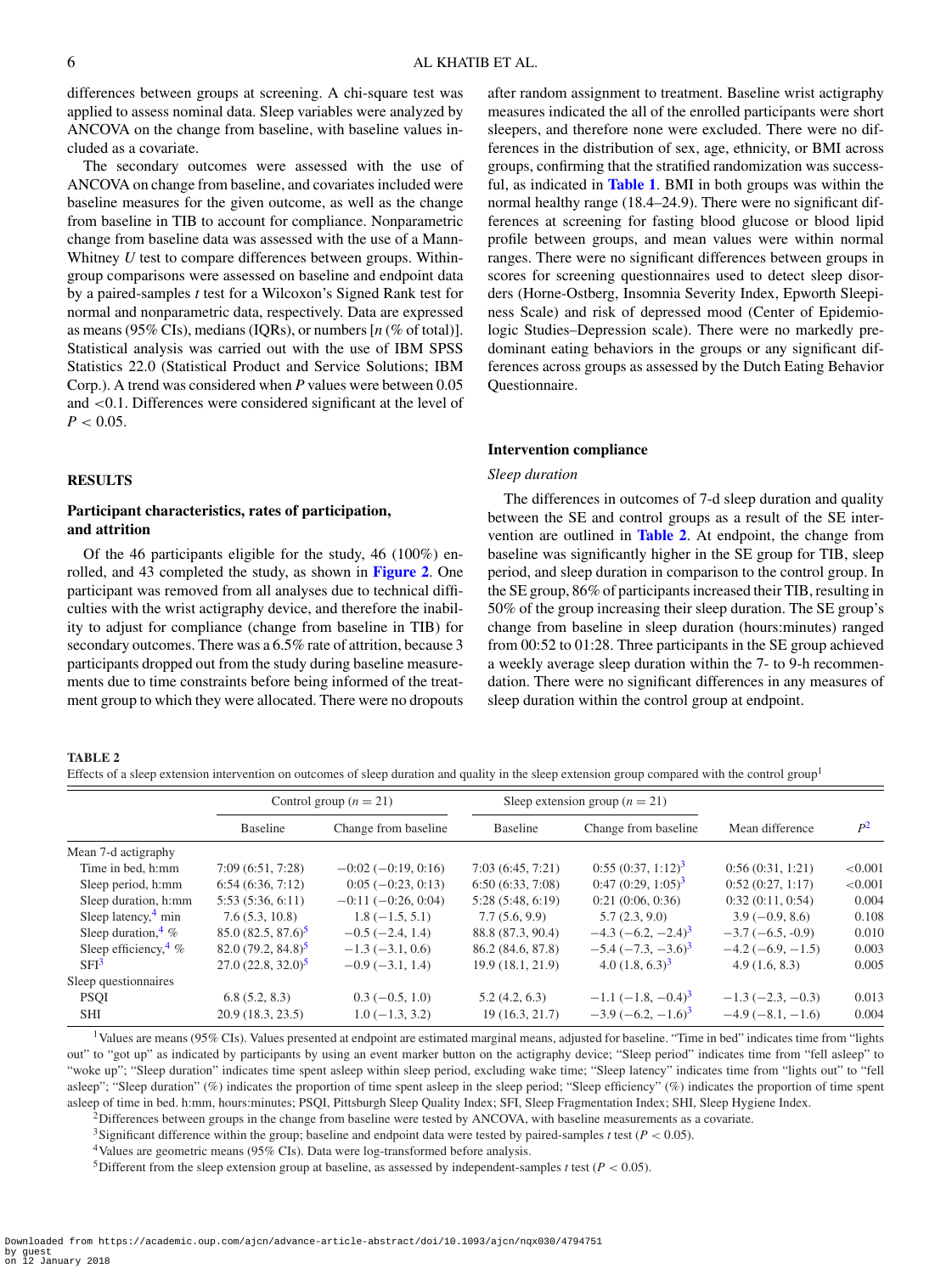## FEASIBILITY OF SLEEP EXTENSION AND DIET  $7$

# <span id="page-6-0"></span>**TABLE 3**

Effects of a sleep extension intervention on dietary intake and quality in the sleep extension group compared with the control group

|                                   |                      | Control group $(n = 21)$   | Sleep extension group $(n = 21)$ |                           |                                                            |       |             |
|-----------------------------------|----------------------|----------------------------|----------------------------------|---------------------------|------------------------------------------------------------|-------|-------------|
|                                   | <b>Baseline</b>      | Change from baseline       | Baseline                         | Change from baseline      | Mean difference <sup>2</sup>                               | $P^2$ | $P^3$       |
| Energy, kcal/d                    | 1743 (1556, 1929)    | $-6.8$ ( $-201.7$ , 188.0) | 1846 (1645, 2047)                |                           | $-176.4$ (-371.2, 18.4) -169.6 (-469.1, 130.0) 0.259 0.156 |       |             |
| Protein                           |                      |                            |                                  |                           |                                                            |       |             |
| g/d <sup>4</sup>                  | 68.8 (60.0, 78.9)    | $-6.1(-16.5, 4.3)$         | 76.6(65.8, 89.1)                 | $-1.5(-11.9, 8.9)$        | 4.5(11.5, 20.6)                                            |       | 0.570 0.616 |
| % of energy                       | 16.6(14.8, 18.4)     | $-1.9(-3.7, -0.03)$        | 17.7(15.6, 19.7)                 | $1.6(-0.3, 3.4)$          | 3.4(0.6, 6.2)                                              |       | 0.018 0.027 |
| Carbohydrates                     |                      |                            |                                  |                           |                                                            |       |             |
| g/d                               | 195.5 (178.3, 212.7) | $3.1(-15.3, 21.4)$         | 212.0 (188.0, 236.1)             | $-22.0$ ( $-40.3, -3.6$ ) | $-25.0(-53.4, 3.4)$                                        |       | 0.083 0.041 |
| $%$ of energy                     | 45.6(43.0, 48.2)     | $0.4(-1.7, 2.6)$           | 46.3(43.8, 48.8)                 | $0.2(-1.9, 2.3)$          | $-0.2$ ( $-3.5$ , 3.1)                                     |       | 0.898 0.832 |
| Sugar                             |                      |                            |                                  |                           |                                                            |       |             |
| $g/d^4$                           | 71.8 (62.4, 82.7)    | $-2.8(-13.4, 7.8)$         | 74.0 (62.2, 88.1)                | $-14.3(-24.9, -3.6)$      | $-11.5(-27.8, 4.9)$                                        |       | 0.164 0.072 |
| % of energy                       | 15.8(13.7, 18.0)     | $-1.1(-3.2, 1.1)$          | 16.6(14.1, 19.2)                 | $-0.8$ ( $-2.9$ , 1.4)    | $0.3(-3.0, 3.5)$                                           |       | 0.867 0.764 |
| Free sugars                       |                      |                            |                                  |                           |                                                            |       |             |
| $g/d^4$                           | 25.9(16.0, 31.9)     | $0.7(-5.7, 7.2)$           | 25.3(17.0, 38.2)                 | $-9.6(-16.0, -3.1)^5$     | $-10.3(-20.2, -0.4)$                                       |       | 0.042 0.031 |
| $%$ of energy                     | 6.2(4.9, 7.5)        | $-0.1(-1.5, 1.3)$          | 6.3(5.2, 7.4)                    | $-1.5(-2.9, -0.1)$        | $-1.4(-3.5, 0.7)$                                          |       | 0.181 0.153 |
| Fiber, $\frac{4}{9}$ g/d          | 18.2(15.4, 21.5)     | $-1.3(-4.3, 1.7)$          | 20.7(17.6, 24.4)                 | $-3.6(-6.6, -0.6)$        | $-2.3(-6.9, 2.4)$                                          |       | 0.329 0.154 |
| Fat                               |                      |                            |                                  |                           |                                                            |       |             |
| $g/d^4$                           | 66.0 (56.1, 77.8)    | $1.6(-9.7, 13.0)$          | 67.7(57.4, 79.9)                 | $-10.7(-22.0, 0.7)$       | $-12.3(-29.8, 5.2)$                                        |       | 0.162 0.079 |
| % of energy                       | 35.5 (32.8, 38.3)    | $1.0(-1.2, 3.1)$           | 34.6 (32.1, 37.2)                | $-2.1(-4.2, 0.1)$         | $-3.0(-6.4, 0.3)$                                          |       | 0.074 0.037 |
| Saturated fat                     |                      |                            |                                  |                           |                                                            |       |             |
| g/d                               | 25.1(20.4, 29.8)     | $-0.2$ ( $-4.6$ , 4.1)     | 23.7(20.3, 27.2)                 | $3.1(-7.4, 1.2)$          | $-2.9(-9.5, 3.8)$                                          |       | 0.390 0.272 |
| $%$ of energy                     | 12.7(11.1, 14.3)     | $0.2(-1.2, 1.6)$           | 11.5(10.4, 12.5)                 | $-0.7(-2.1, 0.7)$         | $-0.9(-3.1, 1.3)$                                          |       | 0.421 0.407 |
| Alcohol <sup>6</sup>              |                      |                            |                                  |                           |                                                            |       |             |
| g/d                               | 10.7(0.8, 22.4)      | $-2.7(-6.2, 0.8)$          | 6.2(0.1, 15.4)                   | $0.6(-2.9, 4.1)$          | $3.3(-2.1, 8.8)$                                           |       | 0.226 0.282 |
| $%$ of energy                     | 3.7(0.3, 7.8)        | $-0.5(-2.0, 1.0)$          | 1.9(0.02, 6.1)                   | $0.4(-1.1, 2.0)$          | $0.9(-1.4, 3.3)$                                           |       | 0.432 0.434 |
| Caffeine, $6 \text{ mg/d}$        | 93.1 (20.7, 143.7)   | $-14.6(-32.8, 3.6)$        | 92.5(20.0, 120.3)                | $-9.4 (-27.6, 8.8)$       | $5.2 (-22.8, 33.2)$                                        |       | 0.709 0.875 |
| Eating Choices Index <sup>6</sup> | 14.5(12.0, 17.8)     | $-0.3(-1.4, 0.9)$          | 14.5(12.0, 16.0)                 | $-0.1 (-1.2, 1.0)$        | $0.1(-1.7, 1.9)$                                           | 0.895 |             |
| UK guidelines<br>adherence score  | 19.6(17.0, 22.1)     | $-2.5(-4.8, -0.2)$         | 19.7 (17.4, 22.0)                | $1.3(-1.0, 3.6)$          | 3.8(0.3, 7.4)                                              | 0.036 |             |

<sup>1</sup>Values are means (95% CIs). There were no significant differences between groups at baseline.

<span id="page-6-2"></span><span id="page-6-1"></span><sup>2</sup>Differences in the change from baseline between groups were tested by ANCOVA, with baseline measurements and change in time in bed as covariates. The mean difference represents sleep extension change from baseline minus control change from baseline.

<span id="page-6-4"></span><span id="page-6-3"></span><sup>3</sup>Plausible reporters [ $n = 18$  controls (86%),  $n = 20$  sleep extension participants (95%)]. <sup>4</sup>Baseline values are geometric means (95% CIs). Data were log-transformed.

<span id="page-6-5"></span>5Significant difference within the group; baseline and endpoint data were tested by paired-samples *t* test (*P* < 0.05).

<span id="page-6-6"></span><sup>6</sup>Baseline data were nonparametric; values presented are unadjusted medians (upper, lower quartiles).

## *Sleep quality*

The changes from baseline for measures of sleep quality, including sleep duration (percentage), sleep efficiency, and SFI, indicate poorer sleep quality in the SE group than in the control group. However, there was no significant difference in sleep latency between groups as a result of the intervention. Within-group analysis of the control group showed no significant changes in sleep quality at endpoint.

#### *Subjective measures of sleep and sleep hygiene*

The change from baseline in the SE group's Pittsburgh Sleep Quality Index and Sleep Hygiene Index scores was significantly lower in the SE group in comparison to the control group. There were no within-group differences in the control group.

# **Dietary intake**

The effects of the SE intervention on dietary intake are presented in **[Table 3](#page-6-0)**. The reduction in the reported intake of free sugars (grams) was significantly different from control ( $P = 0.042$ , Cohen's  $d = 0.79$ ). Within-group comparisons showed a significant decrease in reported free-sugars intake (−9.6 g; 95% CI:  $-16.0, -3.1$  h;  $P = 0.002$ ) in the SE group at the end of the interventio[n](#page-7-0) period compared with baseline. The change from baseline for the reported intake of protein (percentage of energy) was significantly lower in the control group compared with the SE group ( $P = 0.018$ , Cohen's  $d = 0.92$ ); however, there was no difference between groups in grams of protein consumed. There were trends for a reduced intake of carbohydrates (grams;  $P =$ 0.083) and fat (percentage of energy;  $P = 0.074$ ) in the SE group in comparison to the control group.

Four implausible reporters were identified  $(n = 3$  in the control group,  $n = 1$  in the intervention group). A sensitivity analysis of plausible reporters showed a significantly lower change from baseline in reported intakes of free sugars (mean difference: −11.8 g; 95% CI: −22.4, −1.1 g; *P* = 0.031, Cohen's *d* = 0.89), carbohydrate (mean difference: −28.5 g; 95% CI: −55.8, −1.2 g; *P* = 0.041, Cohen's *d* = 0.40), and fat (percentage of energy; mean difference:  $-3.7\%$  of energy; 95% CI:  $-7.2\%$ , −0.2% of energy; *P* = 0.037, Cohen's *d* = 0.89).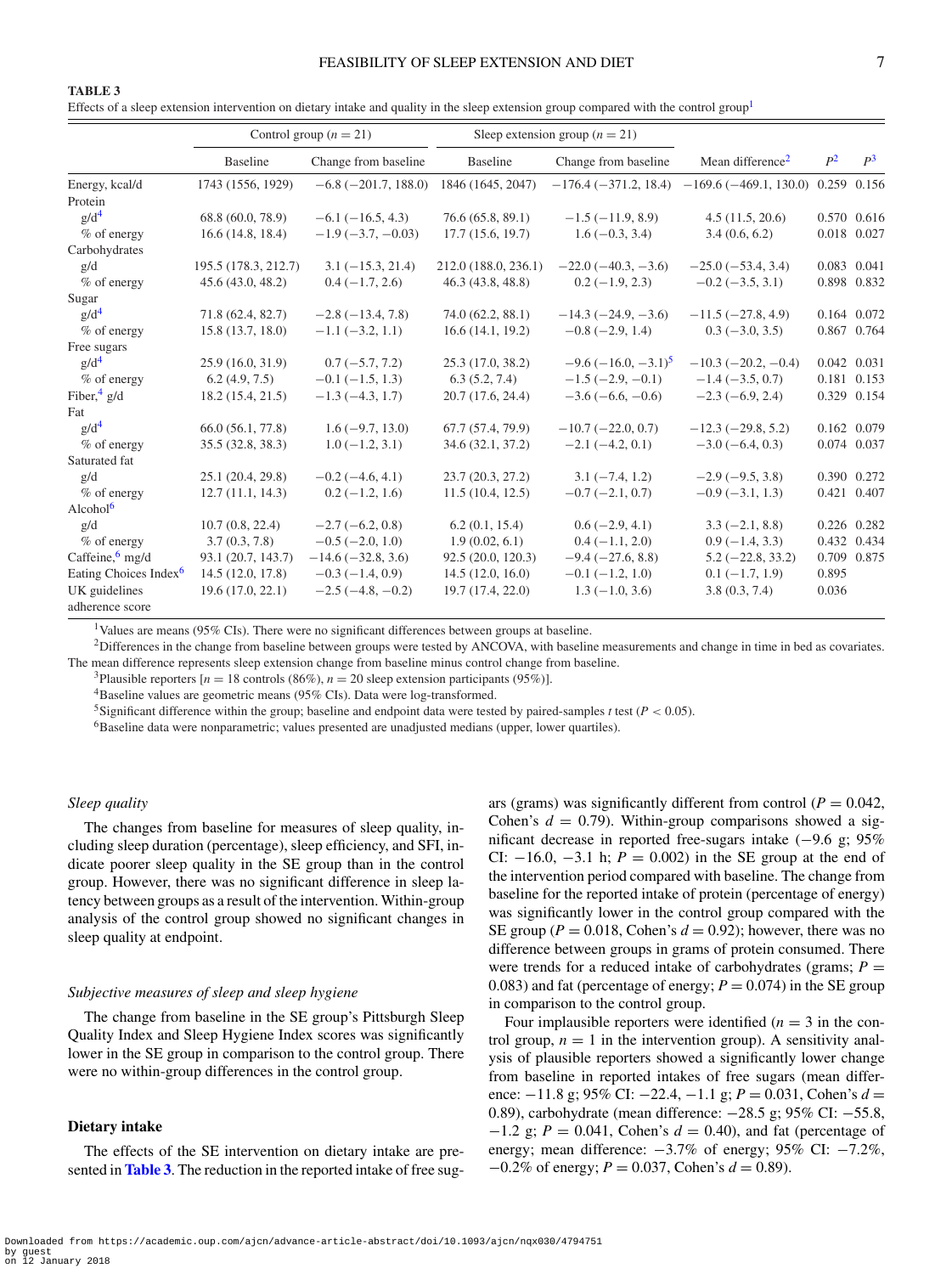# <span id="page-7-0"></span>**TABLE 4**

Effects of a sleep extension intervention on anthropometric measures, energy expenditure, and physical activity intensity in the sleep extension group compared with the control group

|                                               | Control group $(n = 21)$ |                      | Sleep extension group $(n = 21)$ |                      |                        |  |
|-----------------------------------------------|--------------------------|----------------------|----------------------------------|----------------------|------------------------|--|
|                                               | Baseline                 | Change from baseline | Baseline                         | Change from baseline | Mean difference        |  |
| Anthropometric measures                       |                          |                      |                                  |                      |                        |  |
| BMI, $\text{kg/m}^2$                          | 22.3(21.1, 23.5)         | $-0.004(-0.2, 0.2)$  | 22.6(21.4, 23.9)                 | $0.1(-0.04, 0.3)$    | $0.1(-0.1, 0.4)$       |  |
| Body weight, kg                               | 64.1(59.3, 69.0)         | $0.004(-0.5, 0.5)$   | 62.8(57.5, 68.1)                 | $0.3(-0.1, 0.8)$     | $0.3(-0.4, 1.1)$       |  |
| Fat-free mass, kg                             | 48.3 (43.8, 52.4)        | $0.05(-0.7, 0.8)$    | 46.9(42.8, 51.0)                 | $0.2(-0.5, 0.9)$     | $0.2(-0.9, 1.3)$       |  |
| BF, $%$                                       | 24.1(20.3, 28.0)         | $-0.1(-1.1, 0.8)$    | 24.8 (22.1, 27.5)                | $0.03(-0.9, 0.9)$    | $0.2(-1.2, 1.6)$       |  |
| $WC12$ cm                                     | 77.4 (73.6, 81.3)        | $-0.2(-1.7, 1.3)$    | 77.4 (73.6, 81.3)                | $-0.2(-1.7, 1.3)$    | $0.1 (-2.2, 2.3)$      |  |
| Energy expenditure                            |                          |                      |                                  |                      |                        |  |
| $RMR12$ kcal                                  | 1300 (1189, 1421)        | $5(-48, 58)$         | 1240 (1151, 1335)                | $28(-25, 80)$        | $23(-58, 104)$         |  |
| $AEE2$ kcal                                   | 707 (572, 875)           | $-27(-155, 102)$     | 664 (650, 816)                   | $2(-127, 131)$       | $28(-170, 227)$        |  |
| TEE. $3$ kcal                                 | 2457 (2057, 3679)        | $-5(-151, 140)$      | 2167 (1986, 2945)                | $7(-138, 153)$       | $12(-212, 236)$        |  |
| PAL. <sup>2</sup> TEE:RMR                     | 1.7(1.6, 1.8)            | $0.004(-0.1, 0.1)$   | 1.7(1.6, 1.8)                    | $-0.01(-0.1, 0.1)$   | $-0.01(-0.1, 0.1)$     |  |
| Physical activity intensity, % of active time |                          |                      |                                  |                      |                        |  |
| Vigorous <sup>2</sup>                         | 0.3(0.1, 0.8)            | $0.9(-0.4, 2.0)$     | 0.3(0.1, 0.6)                    | $0.5(-0.7, 1.7)$     | $-0.3(-2.1, 1.5)$      |  |
| Moderate <sup>2</sup>                         | 5.9(4.3, 8.2)            | $2.2(-0.4, 4.9)$     | 4.1(3.0, 5.6)                    | 3.0(0.3, 5.7)        | $0.8(-3.4, 4.9)$       |  |
| Low                                           | 61.7(58.8, 64.7)         | $-0.3(-2.1, 2.7)$    | 60.4(57.5, 63.4)                 | $0.2(-2.3, 2.6)$     | $-0.2$ ( $-3.9, 3.5$ ) |  |
| Sedentary                                     | 29.1 (26.1, 32.1)        | $-3.8(-6.9, -0.7)$   | 33.0 (29.4, 37.0)                | $-3.3(-6.3, -0.2)$   | $0.5(-4.3, 5.3)$       |  |

<span id="page-7-1"></span><sup>1</sup>Values are means (95% CIs). There were no significant differences between groups at baseline. Differences in the change from baseline between groups were tested by ANCOVA, with baseline measurements and change in time in bed as covariates. There were no significant differences between groups (*P* values not shown). AEE, activity energy expenditure; BF, body fat; PAL, physical activity level; RMR, resting metabolic rate; TEE, total energy expenditure; WC, waist circumference.

2Baseline values are geometric means. Data were log-transformed.

<sup>3</sup>Baseline data were nonparametric. Values presented at baseline are unadjusted medians (upper, lower quartiles).

## **Diet quality and UK dietary guidelines adherence**

# The change from baselin[e](#page-7-0) for the UK dietary guidelines adherence score was significantly higher in the SE group in comparison to the control group ( $P = 0.036$ , Cohen's  $d = 0.80$ ) at endpoint [\(Table 3\)](#page-6-0). The score increase at endpoint was due to the change from baseline in the free-sugars component of the score in the SE group (3.3; 95% CI: 2.6, 4.0) compared with the control group (−0.5; 95% CI: −1.3, 0.4) (*P* = 0.028, Cohen's *d* = 0.88). There was no significant difference in Eating Choices Index scores between the control and intervention groups.

## **Anthropometric measures, energy expenditure, and physical activity**

The effects of the SE intervention on anthropometric measures, energy expenditure, and physical activity are outlined in **[Table 4](#page-7-0)**. We found no significant differences at endpoint between groups in weight, body composition, and waist circumference as a result of the intervention. There were also no differences at endpoint between groups' RMR, activity, and TEE and physical activity intensity [\(Table 4\)](#page-7-0).

## **Cardiometabolic risk, appetite hormones, and heart rate variability**

There were no significant differences between groups in indicators of cardiometabolic risk or appetite hormones, as shown in **Supplemental Table 1.** Measures of HRV are outlined in **Supplemental Table 2,** and we found no significant differences between the SE and control groups.

## **DISCUSSION**

This SE RCT had good rates of participation, low rates of attrition, and satisfactory compliance in healthy, free-living adult short sleepers. These results show that a personalized behavioral consultation targeting sleep hygiene is a feasible lifestyle intervention and can be used to test the health effects of SE. Our pilot investigation of secondary outcomes indicates that adherence to advice to extend sleep may reduce free-sugars intake. No effects were observed on indexes of body composition, energy balance, cardiometabolic risk, appetite hormones, or heart rate variability as a result of the intervention.

To our knowledge, this is the first long-term RCT to show the feasibility of SE by addressing sleep hygiene under freeliving conditions in healthy adults who are habitually short sleepers and uses objective measures of sleep to measure compliance. Previous long-term  $(\geq 1 \text{ mo})$  SE trials were conducted in prehypertensive adults  $(26, 27)$  $(26, 27)$  $(26, 27)$  or in overweight adults as part of a weight-loss program [\(60\)](#page-10-10), sometimes relying on selfreported measures of sleep [\(26,](#page-9-8) [60\)](#page-10-10). Previous SE interventional studies in healthy, free-living short sleepers were nonrandomized  $(61, 62)$  $(61, 62)$  $(61, 62)$ . In the present study, the intervention increased TIB in the SE group, allowing for a longer sleep period, thus increasing sleep duration in comparison to the control group; however, they did not achieve the recommended 7–9 h of sleep. We also found that objective measures of sleep quality were modestly lower in the SE group than in the control group. The decline in sleep quality may be due to a period of adjustment to the prescribed longer TIB. This apparently negative consequence of earlier bedtimes may dissipate over time. A study conducted in young adults for 3 wk suggested that their graduated SE protocol preserved participants' sleep quality [\(63\)](#page-10-13). Future SE trials should investigate maintenance of or improvement in sleep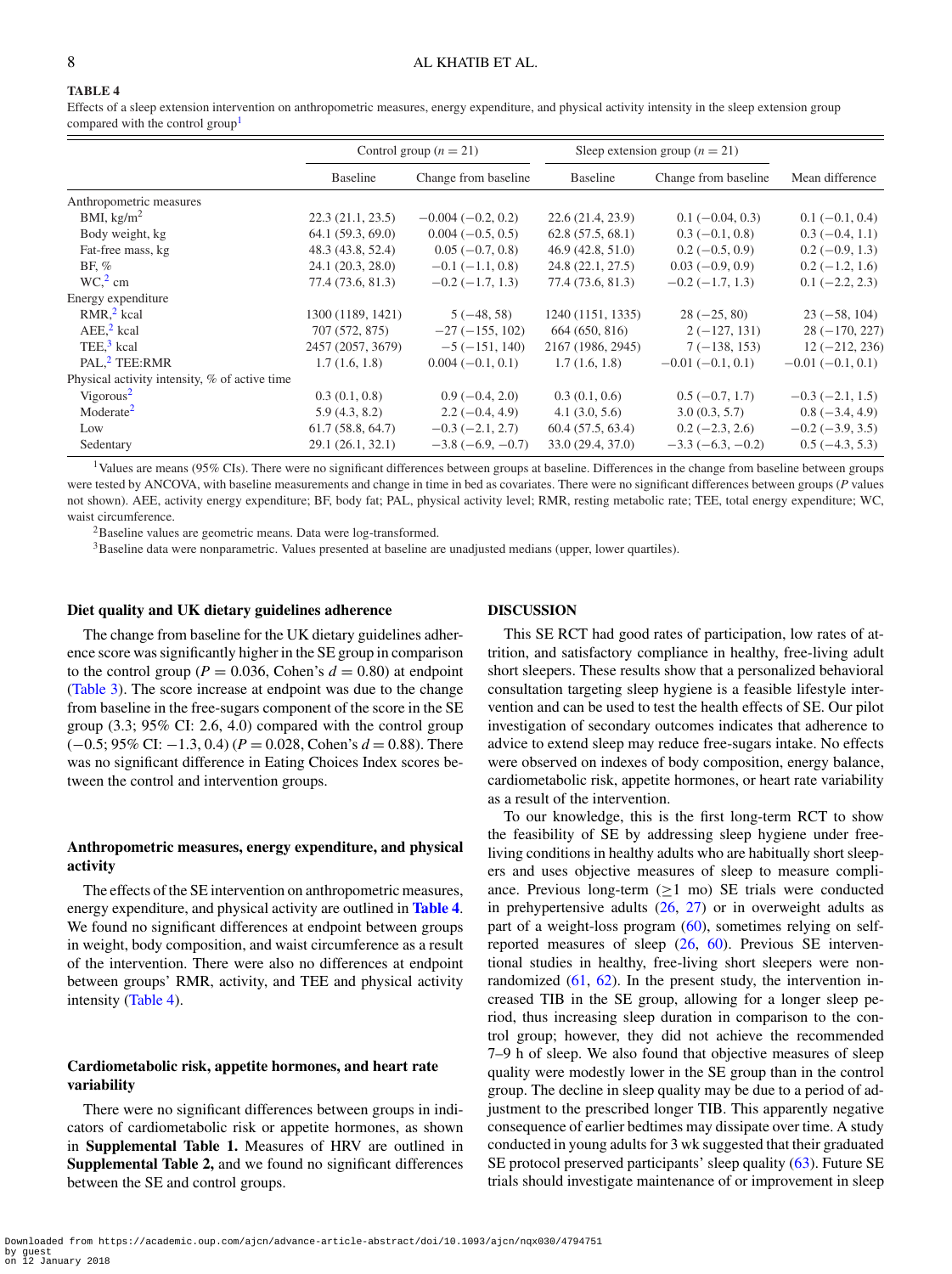quality, as well as the potential benefits of introducing gradual behavioral changes.

SE resulted in a reduction of ∼10 g of reported intakes of free sugars, equating to approximately one-third of the UK dietary guidelines' daily allowance [\(64\)](#page-10-14). The SE group's reduction in free-sugars intake was also the main contributing factor to the increased score for adherence to the UK dietary guidelines. However, the change in the percentage of energy from free sugars was not different between groups, suggesting that the reduction in sugary foods was not independent of reported total energy consumed. Although there were no significance differences between groups in the change in energy intake, it is possible that participating in the sleep intervention had driven changes in the SE group's dietary reporting, which may result in artefacts. The longest partial sleep deprivation RCT to date reported that a 2-wk intervention induced the consumption of excess calories from energy-dense, high-carbohydrate snacks, with no significant effect on total energy intake [\(65\)](#page-10-15), lending support to our findings. This suggests that the observational links between short sleep and poorer-quality diets [\(66,](#page-10-16) [67\)](#page-10-17) and increased intake of sugar [\(12,](#page-9-0) [68\)](#page-10-18) may be causal. In addition to the observed effects on reported intakes of free sugars, there was a trend for a reduction in reported fat intake in the plausible reporters, which became significant when analyzed as a percentage of total energy. SE may thus lead to a tendency to select foods with lower fat and higher protein contents. Previous RCTs have shown enhanced brain neuronal activation in response to unhealthy food images in a sleepdeprived condition compared with a normal sleep condition [\(69,](#page-10-19) [70\)](#page-10-20), suggesting that sleep influences reward-driven eating behavior. SE may dampen hedonic signals that drive food intake. Leptin and ghrelin have been implicated in sleep-deprivation studies but were unaffected by SE in the present study. Because we observed a decline in sleep quality in the SE group, it is possible that the extended TIB, independent of sleep quality, could limit opportunities to eat, regardless of levels of hunger. However, our interpretation of leptin and ghrelin is limited due to possible changes in circadian oscillations as a result of SE, because only single fasting morning samples were taken per participant, albeit collected at similar times. Our findings need to be interpreted with caution, because participating in an intervention at a nutrition department may have altered participants' tendency to bias their dietary reports to a healthier diet.

We found no significant differences in markers of energy balance between groups, including body weight and composition, energy expenditure, and physical activity levels. Experimental sleep-restriction studies reported inconsistent findings, with some suggesting decreased physical activity  $(71, 72)$  $(71, 72)$  $(71, 72)$  in those who are sleep deprived and others reporting no changes in energy expenditure when assessed by using doubly labeled water [\(65,](#page-10-15) [73\)](#page-10-23). Our study design precludes quantifying net energy balance, because our assessment of the mean 2-d energy expenditure may not reflect the mean 7-d reported dietary intake because humans are in constant energy flux [\(74\)](#page-10-24). Although we found no difference in weight over a 1-mo period, diet quality may influence an individual's ability to maintain energy balance over the longer term  $(75)$ .

There are several limitations to the present study. First, changes in behavior variables may have been due to the "Hawthorne effect," as previously reported by Cizza et al. [\(76\)](#page-10-26). In addition, the lack of ability to blind participants to the allocation of the SE intervention may have introduced confounding effects in the control condition by indirectly stimulating an interest in sleep. To minimize this possible effect, terms such as "sleep hygiene" were avoided during interactions with the control group. Future SE trials may consider blinding assessors to minimize sources of bias. In addition, the sample was predominantly white, young women recruited from a university setting, and this may limit generalizability to other sociodemographic groups. There are noteworthy limitations to the use of dietary records, because these are prone to reporting bias. Although we identified plausible reporters, their reported intakes are not necessarily accurate. Moreover, a 1-mo intervention may have been inadequate to allow for adaptation, warranting longer future trials. Finally, secondary outcomes were considered pilot investigations and we may have been underpowered to detect differences between groups.

To our knowledge, this is the only RCT to date to investigate SE by using a personalized behavioral approach in healthy adult short sleepers. It was conducted under free-living conditions and presents ecologically valid evidence. Further strengths include the objective measurement of sleep, physical activity, and energy expenditure (RMR and TEE). Moreover, we generated SDs for a range of outcomes to be used in power calculations for future RCTs.

We conclude that a tailored behavioral SE intervention targeting sleep hygiene is feasible in healthy, free-living young adults, which shows the utility of including sleep hygiene guidelines in public health messages. We also showed that SE may reduce reported intake of free sugars, consequently improving diet quality and supporting the theory that diet may be a key mediator in the relation between short sleep and metabolic disease. The results of this trial need to be confirmed by using methods less prone to bias, necessitating inpatient dietary assessment or biomarker studies. A secondary aim of this study was to explore mechanisms linking SE and components of energy balance and dietary intake. This trial did not aim to determine the long-term impact of sleeping habits on weight change. Larger and longer-term RCTs are needed to examine the effects of continued adherence to sleep hygiene advice and preservation of sleep quality on energy balance, particularly in "at risk" populations.

We thank Anne-Catherine Perz (King's College London) and Tracy Dew (King's College Hospital) for their technical support.

The authors' responsibilities were as follows—HKAK, WLH, SVH, LM, JD, and GKP: designed the research; HKAK, AC, EO, and TM: conducted the research and collected the data; HKAK and WLH: analyzed the data; HKAK, WLH, JD, and GKP: wrote the manuscript; WLH: had primary responsibility for final content; and all authors: read and approved the final manuscript. The funding agencies played no role in the design, analysis, or data interpretation of the study. None of the authors had any conflicts of interest to disclose.

#### **REFERENCES**

- <span id="page-8-0"></span>1. Shlisky JD, Hartman TJ, Kris-Etherton PM, Rogers CJ, Sharkey N, Nickols-Richardson SM. Partial sleep deprivation and energy balance in adults: an emerging issue for consideration by dietetics practitioners. J Acad Nutr Diet 2012;112:1785–97.
- <span id="page-8-1"></span>2. Institute of Medicine Committee on Sleep Medicine and Research;Colten HR, Altevogt BM. Sleep disorders and sleep deprivation: an unmet public health problem. National Academies Press, Washington (DC); 2006.
- 3. Wu Y, Zhai L, Zhang D. Sleep duration and obesity among adults: A meta-analysis of prospective studies. Sleep Med 2014;15:1456–62.
- 4. Patel SR, Hu FB. Short sleep duration and weight gain: a systematic review. Obesity 2008;16:643–53.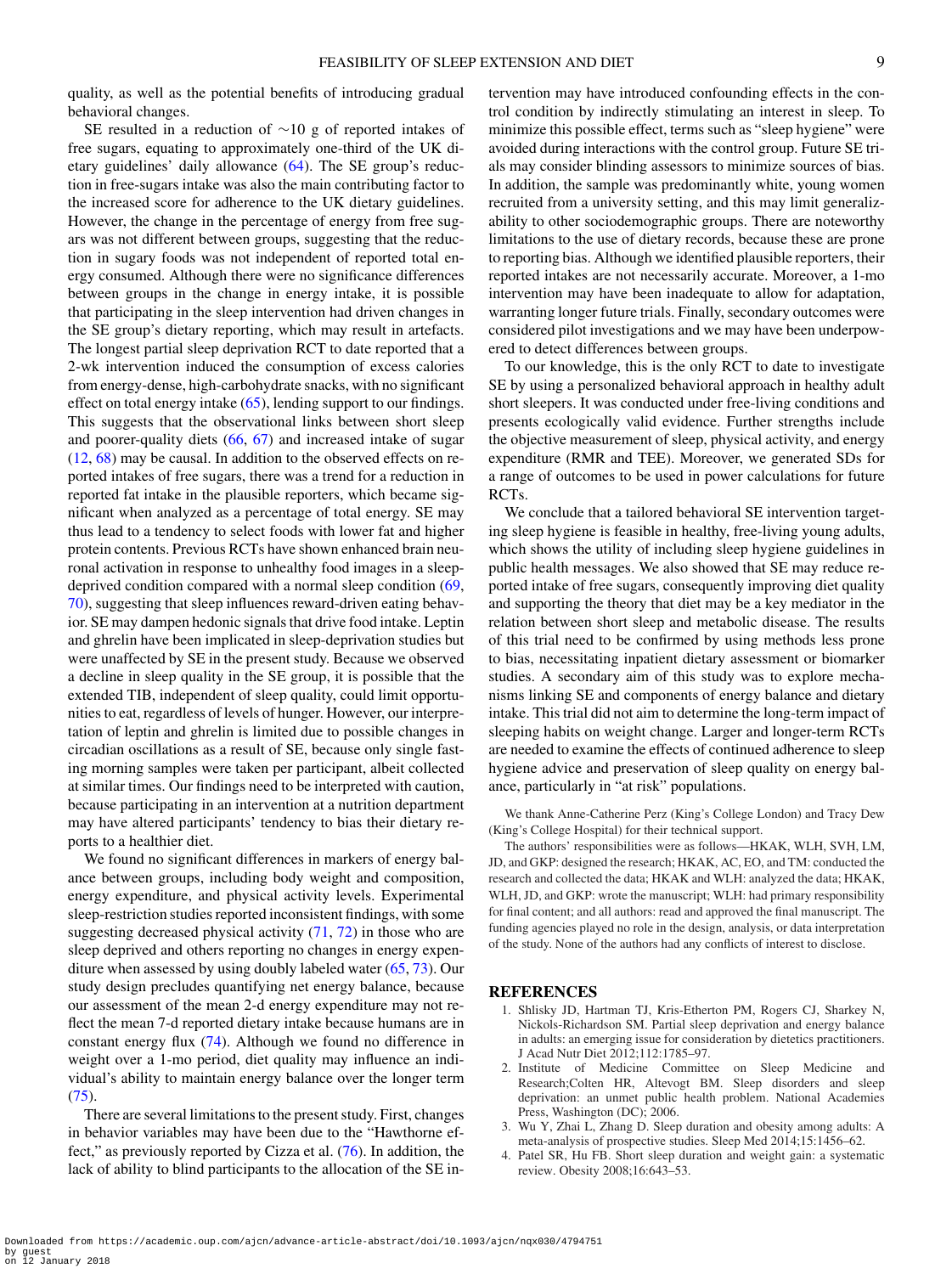- 5. Cappuccio FP, Taggart FM, Kandala N-B, Currie A, Pele E, Stranges S, Miller M. Meta-analysis of short sleep duration and obesity in children and adults. Sleep 2008;3:619–26.
- 6. Xi B, He D, Zhang M, Xue J, Zhou D. Short sleep duration predicts risk of metabolic syndrome: a systematic review and meta-analysis. Sleep Med Rev 2014;18:293–7.
- 7. Shan Z, Ma H, Xie M, Yan P, Guo Y, Bao W, Rong Y, Jackson CL, Hu FB, Liu L. Sleep duration and risk of type 2 diabetes: a meta-analysis of prospective studies. Diabetes Care 2015;38:529–37.
- 8. Cappuccio F, D'Elia L, Strazzullo P, Miller M. Quantity and quality of sleep and incidence of type 2 diabetes: a systematic review and metaanalysis. Diabetes Care 2010;33:414–20.
- 9. Cappuccio FP, Cooper D, D'Elia L, Strazzullo P, Miller M. Sleep duration predicts cardiovascular outcomes: a systematic review and meta-analysis of prospective studies. Eur Heart J 2011; 32:1484–92.
- 10. Wang Q, Xi B, Liu M, Zhang Y, Fu M. Short sleep duration is associated with hypertension risk among adults: a systematic review and metaanalysis. Hypertens Res 2012;35:1012–8.
- 11. He Q, Sun H, Wu X, Zhang P, Dai H, Ai C, Shi J. Sleep duration and risk of stroke: a dose-response meta-analysis of prospective cohort studies. Sleep Med 2017;32:66–74.
- <span id="page-9-0"></span>12. Kant AK, Graubard BI. Association of self-reported sleep duration with eating behaviors of American adults: NHANES 2005–2010. Am J Clin Nutr 2014;100:938–47.
- <span id="page-9-1"></span>13. Hirshkowitz M, Whiton K, Albert SM, Alessi C, Bruni O, DonCarlos L, Hazen N, Herman J, Katz ES, Kheirandish-Gozal L, Neubauer DN. National Sleep Foundation's sleep time duration recommendations: methodology and results summary. Sleep Health 2015;1:40–3.
- 14. Buxton OM, Pavlova M, Reid EW, Wang W, Simonson DC, Adler GK. Sleep restriction for one week reduces insulin sensitivity in healthy men. Diabetes 2010;59:2126–33.
- 15. Donga E, Van Dijk M, Van Dijk JG, Biermasz NR, Lammers GJ, Van Kralingen KW, Corssmit EP, Romijn JA. A single night of partial sleep deprivation induces insulin resistance in multiple metabolic pathways in healthy subjects. J Clin Endocrinol Metab 2010;95:2963–8.
- 16. Nedeltcheva AV, Kessler L, Imperial J, Penev PD. Exposure to recurrent sleep restriction in the setting of high caloric intake and physical inactivity results in increased insulin resistance and reduced glucose tolerance. J Clin Endocrinol Metab 2009;94:3242–50.
- 17. St-Onge M-P, O'Keeffe M, Roberts AL, RoyChoudhury A, Laferrère B. Short sleep duration, glucose dysregulation and hormonal regulation of appetite in men and women. Sleep 2012; 35:1503–10.
- 18. Schmid SM, Hallschmid M, Jauch-Chara K, Wilms B, Lehnert H, Born J, Schultes B. Disturbed glucoregulatory response to food intake after moderate sleep restriction. Sleep 2011;34:371–7.
- 19. Stamatakis KA, Punjabi NM. Effects of sleep fragmentation on glucose metabolism in normal subjects. Chest 2010;137:95–101.
- <span id="page-9-2"></span>20. Spiegel K, Tasali E, Penev P, Van Cauter E. Brief communication: sleep curtailment in healthy young men is associated with decreased leptin levels, elevated ghrelin levels, and increased hunger and appetite. Ann Intern Med 2004;141:846–50.
- <span id="page-9-3"></span>21. Omisade A, Buxton OM, Rusak B. Impact of acute sleep restriction on cortisol and leptin levels in young women. Physiol Behav 2010;99:651– 6.
- <span id="page-9-4"></span>22. Al Khatib H, Harding SV, Darzi J, Pot GK. The effects of partial sleep deprivation on energy balance: a systematic review and meta-analysis. Eur J Clin Nutr 2017;71:614–24.
- <span id="page-9-5"></span>23. Spaeth AM, Dinges DF, Goel N. Effects of experimental sleep restriction on weight gain, caloric intake, and meal timing in healthy adults. Sleep 2013;36:981–90.
- <span id="page-9-6"></span>24. Dashti HS, Scheer FA, Jacques PF, Lamon-Fava S, Ordovas JM. Short sleep duration and dietary intake: epidemiologic evidence, mechanisms, and health implications. Adv Nutr 2015;6:648–59.
- <span id="page-9-7"></span>25. Chaput JP, Despres JP, Bouchard C, Tremblay A. Longer sleep duration associates with lower adiposity gain in adult short sleepers. Int J Obes 2012;36:752.
- <span id="page-9-8"></span>26. McGrath ER, Espie CA, Power A, Murphy AW, Newell J, Kelly C, Duffy N, Gunning P, Gibson I, Bostock S, et al. Sleep to Lower Elevated Blood Pressure: A Randomized Controlled Trial (SLEPT). Am J Hypertens 2017;30:319–27.
- <span id="page-9-9"></span>27. Haack M, Serrador J, Cohen D, Simpson N, Meier-Ewert H, Mullington JM. Increasing sleep duration to lower beat-to-beat blood pressure: a pilot study. J Sleep Res 2013;22:295–304.
- <span id="page-9-10"></span>28. Horne JA, Ostberg O. A self-assessment questionnaire to determine morningness-eveningness in human circadian rhythms. Int J Chronobiol 1976;4:97–110.
- <span id="page-9-11"></span>29. Radloff LS. A self-report depression scale for research in the general population. Appl Psychol Meas 1977;1:385–401.
- <span id="page-9-12"></span>30. Johns MW. A new method for measuring daytime sleepiness: the Epworth Sleepiness Scale. Sleep 1991;14:540–5.
- <span id="page-9-13"></span>31. Bastien CH, Vallieres A, Morin CM. Validation of the Insomnia Severity Index as an outcome measure for insomnia research. Sleep Med 2001;2:297–307.
- <span id="page-9-14"></span>32. Netzer NC, Stoohs RA, Netzer CM, Clark K, Strohl KP. Using the Berlin Questionnaire to identify patients at risk for the sleep apnea syndrome. Ann Intern Med 1999;131:485–91.
- <span id="page-9-15"></span>33. Van Strien T, Frijters JER, Bergers GPA, Defares PB. The Dutch Eating Behavior Questionnaire (DEBQ) for assessment of restrained, emotional, and external eating behavior. Int J Eating Disorders 1986;5:295–315.
- <span id="page-9-16"></span>34. Lee JM, Bassett DR Jr., Thompson DL, Fitzhugh EC. Validation of the COSMED FitMate for prediction of maximal oxygen consumption. J Strength Cond 2011;25:2573–9.
- <span id="page-9-17"></span>35. Nieman DC, Austin MD, Benezra L, Pearce S, McInnis T, Unick J, Gross SJ. Validation of Cosmed's FitMate in measuring oxygen consumption and estimating resting metabolic rate. Res Sports Med 2006;14:89–96.
- <span id="page-9-18"></span>36. O'Brien E, Atkins N, Stergiou G, Karpettas N, Parati G, Asmar R, Imai Y, Wang J, Mengden T, Shennan A et al. European Society of Hypertension International Protocol revision 2010 for the validation of blood pressure measuring devices in adults. Blood Press Monit  $2010.15.23 - 38$
- <span id="page-9-19"></span>37. Michie S, Ashford S, Sniehotta F, Dombrowski S, Bishop A, French D. A refined taxonomy of behaviour change techniques to help people change their physical activity and healthy eating behaviours: the CALO-RE taxonomy. Psychol Health 2011;26:1479–98.
- <span id="page-9-20"></span>38. Harvard Medical School Division of Sleep Medicine. Twelve simple tips to improve your sleep [Internet]. [cited 2016 Apr 1]. Available from: [http://healthysleep.med.harvard.edu/healthy/getting/overcoming/tips.](http://healthysleep.med.harvard.edu/healthy/getting/overcoming/tips)
- <span id="page-9-21"></span>39. National Sleep Foundation. Sleep hygiene [Internet]. [cited 2016 Apr 1]. Available from: [https://sleepfoundation.org/sleep-topics/sleep](https://sleepfoundation.org/sleep-topics/sleep-hygiene)hygiene.
- <span id="page-9-22"></span>40. American Sleep Association. Sleep hygiene tips [Internet]. [cited 2016 Apr 1]. Available from: https://www.sleepassociation.org/patients[general-public/insomnia/sleep-hygiene-tips/.](https://www.sleepassociation.org/patients-general-public/insomnia/sleep-hygiene-tips/)
- <span id="page-9-23"></span>41. National Health Services. How to get to sleep [Internet]. [cited 2016 Apr 1]. Available from: [http://www.nhs.uk/Livewell/insomnia/Pages/](http://www.nhs.uk/Livewell/insomnia/Pages/bedtimeritual.aspx) bedtimeritual.aspx.
- <span id="page-9-24"></span>42. Marino M, Li Y, Rueschman MN, Winkelman JW, Ellenbogen JM, Solet JM, Dulin H, Berkman LF, Buxton OM. Measuring sleep: accuracy, sensitivity, and specificity of wrist actigraphy compared to polysomnography. Sleep 2013;36:1747–55.
- <span id="page-9-25"></span>43. Elbaz M, Yauy K, Metlaine A, Martoni M, Leger D. Validation of a new actigraph motion watch versus polysomnography on 70 healthy and suspected sleep disordered subjects. J Sleep Res 2012;21:218 (abstr).
- <span id="page-9-26"></span>44. Kushida CA, Chang A, Gadkary C, Guilleminault C, Carrillo O, Dement WC. Comparison of actigraphic, polysomnographic, and subjective assessment of sleep parameters in sleep-disordered patients. Sleep Med 2001;2:389–96.
- <span id="page-9-27"></span>45. Buysse DJ, Reynolds CF, Monk TH, Berman SR, Kupfer DJ. The Pittsburgh Sleep Quality Index: a new instrument for psychiatric practice and research. Psychiatry Res 1989;28:193–213.
- <span id="page-9-28"></span>46. Mastin DF, Bryson J, Corwyn R. Assessment of sleep hygiene using the Sleep Hygiene Index. J Behav Med 2006;29:223–7.
- <span id="page-9-29"></span>47. Bates B, Lennox A, Prentice A, Bates C, Page P, Nicholson S, Balmer R, Swan G. National Diet and Nutrition Survey results from years 1, 2, 3, and 4 (combined) of the rolling programme (2008/2009-2011/2012). London: Public Health England; 2014.
- <span id="page-9-30"></span>48. Bingham SA, Gill C, Welch A, Cassidy A, Runswick SA, Oakes S, Lubin R, Thurnham DI, Key TJ, Roe L, Khaw KT. Validation of dietary assessment methods in the UK arm of EPIC using weighed records, and 24-hour urinary nitrogen and potassium and serum vitamin C and carotenoids as biomarkers. Int J Epidemiol 1997;26(Suppl 1): S137–51.
- <span id="page-9-31"></span>49. McKeown NM, Day NE, Welch AA, Runswick SA, Luben RN, Mulligan AA, McTaggart A, Bingham SA. Use of biological markers to validate self-reported dietary intake in a random sample of the European